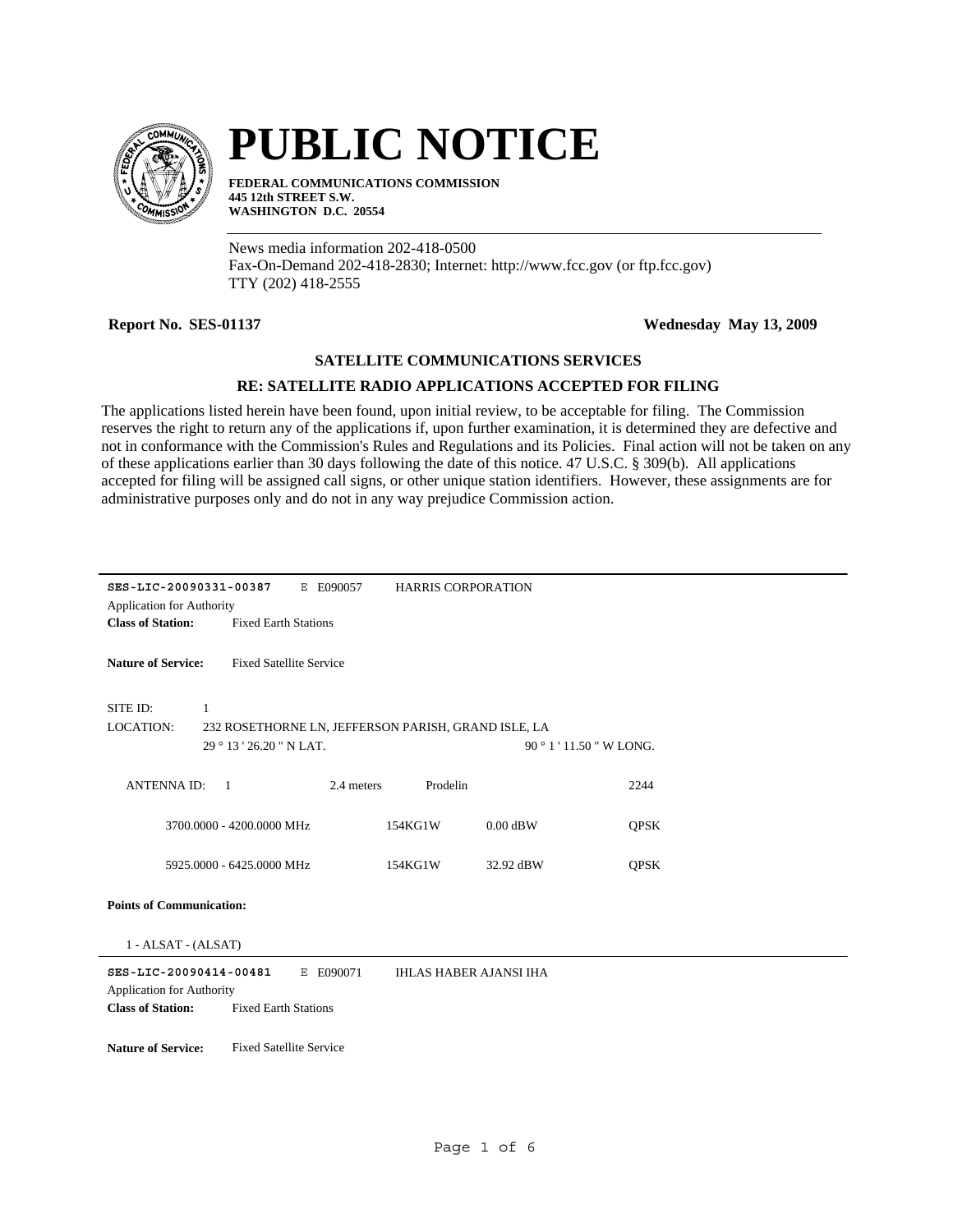| SITE ID:<br><b>LOCATION:</b>                          | NPC Bldg.                                                                 |                               |                    |                             |    |
|-------------------------------------------------------|---------------------------------------------------------------------------|-------------------------------|--------------------|-----------------------------|----|
|                                                       | 529, 14th Street, NW., Washington, DC<br>38 ° 53 ' 48.50 " N LAT.         |                               |                    | 77 ° 1 ' 53.50 " W LONG.    |    |
| <b>ANTENNA ID:</b>                                    | KU1                                                                       | 1.2 meters<br><b>PRODELIN</b> |                    | 1134                        |    |
|                                                       | 14000.0000 - 14500.0000 MHz                                               | 8M00G7F                       | 56.00 dBW          | Digital Compressed Video    |    |
|                                                       | 11700.0000 - 12200.0000 MHz                                               | 8M00G7F                       |                    | Digital Compressed Video    |    |
| <b>Points of Communication:</b>                       |                                                                           |                               |                    |                             |    |
|                                                       | NPC Bldg. - PAS-3R - (43.0 W.L.)                                          |                               |                    |                             |    |
| Application for Authority<br><b>Class of Station:</b> | SES-LIC-20090506-00550<br>E E090082<br><b>Fixed Earth Stations</b>        | THE CITY CHURCH               |                    |                             | EZ |
| <b>Nature of Service:</b>                             | <b>Fixed Satellite Service</b>                                            |                               |                    |                             |    |
| SITE ID:<br><b>LOCATION:</b>                          | K1<br>9051 132nd Avenue NE, King, Kirkland, WA<br>47 ° 41 ' 2.36 " N LAT. |                               |                    | 122 ° 9 ' 56.75 " W LONG.   |    |
| <b>ANTENNA ID:</b>                                    | A1                                                                        | Prodelin<br>2.4 meters        |                    | 1251                        |    |
|                                                       | 14000.0000 - 14500.0000 MHz                                               | 8M41G7D                       | 60.19 dBW          | Digital Video MPEG-4 DVB-S2 |    |
|                                                       | 11700.0000 - 12200.0000 MHz                                               | 8M41G7D                       |                    | Digital Video               |    |
| <b>Points of Communication:</b>                       |                                                                           |                               |                    |                             |    |
|                                                       | K1 - PERMITTED LIST - ()                                                  |                               |                    |                             |    |
|                                                       | SES-LIC-20090508-00575<br>E E090083                                       | WTVQ-TV, Inc.                 |                    |                             |    |
| <b>Application for Authority</b>                      | <b>Class of Station:</b> Temporary Fixed Earth Station                    |                               |                    |                             |    |
| <b>Nature of Service:</b>                             | Domestic Fixed Satellite Service                                          |                               |                    |                             |    |
| SITE ID:                                              | $\mathbf{1}$                                                              |                               |                    |                             |    |
| <b>LOCATION:</b>                                      | 27 Abercorn Street, Lexington, KY SAVANNAH, GA, 31401, VARIOUS            |                               |                    |                             |    |
| <b>ANTENNA ID:</b>                                    | -1                                                                        | 2.4 meters                    | ANDREW CORPORATION | 203197                      |    |
|                                                       | 14000.0000 - 14500.0000 MHz                                               | 25K0F3E                       | 40.60 dBW          |                             |    |
|                                                       | 14000.0000 - 14500.0000 MHz                                               | 50K0F2D                       | 50.90 dBW          |                             |    |
|                                                       | 14000.0000 - 14500.0000 MHz                                               | 50K0F3E                       | 50.90 dBW          |                             |    |
|                                                       | 14000.0000 - 14500.0000 MHz                                               | 24M0F3F                       | 76.50 dBW          |                             |    |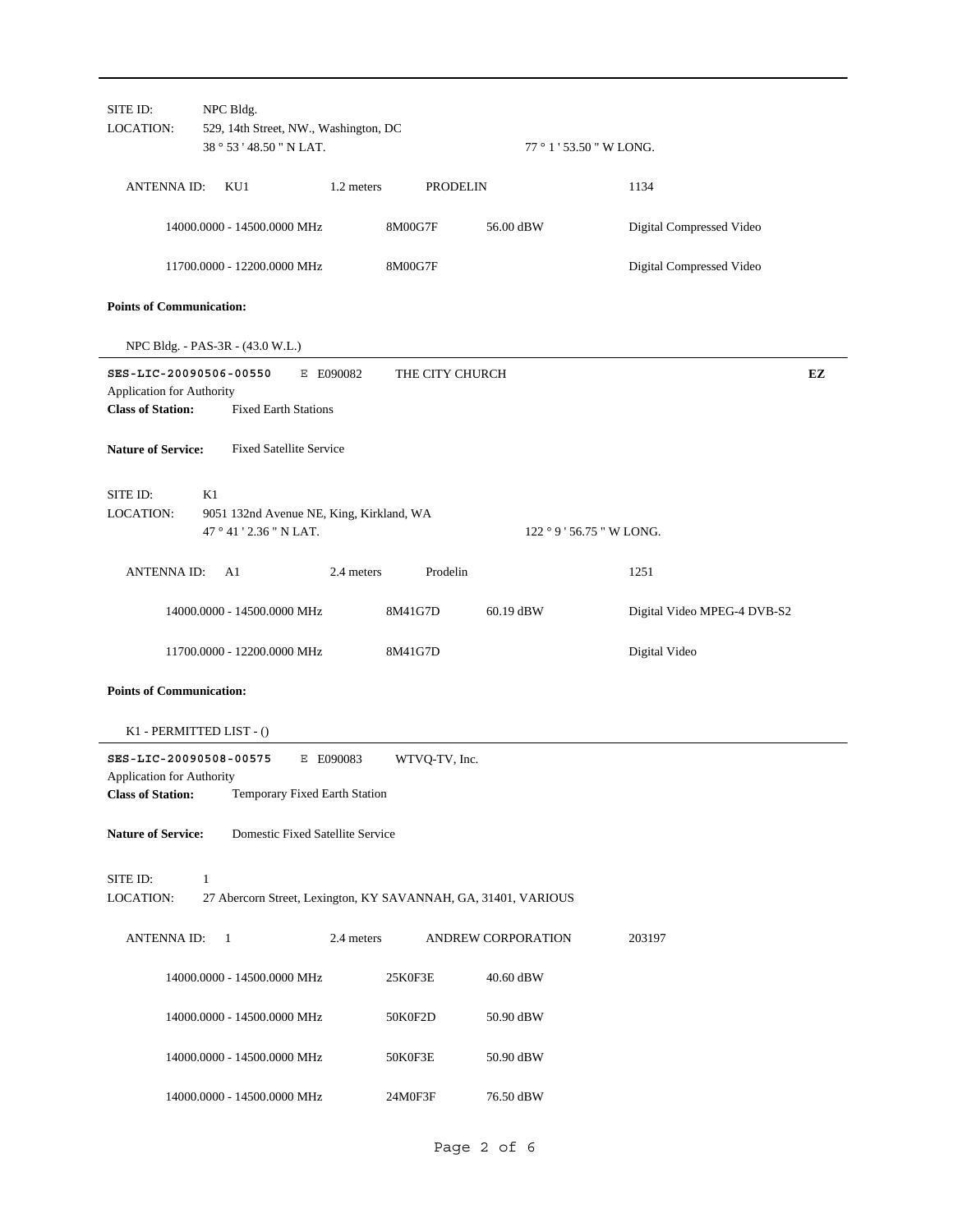|                                          | 14000.0000 - 14500.0000 MHz                                                                                                                                                            |                                                   | 36M0F3F              | 76.50 dBW                                                                 |                                                                                                                                                                                                                                                                                                    |
|------------------------------------------|----------------------------------------------------------------------------------------------------------------------------------------------------------------------------------------|---------------------------------------------------|----------------------|---------------------------------------------------------------------------|----------------------------------------------------------------------------------------------------------------------------------------------------------------------------------------------------------------------------------------------------------------------------------------------------|
| <b>Points of Communication:</b>          |                                                                                                                                                                                        |                                                   |                      |                                                                           |                                                                                                                                                                                                                                                                                                    |
| $1 - ALSAT - (ALSAT)$                    |                                                                                                                                                                                        |                                                   |                      |                                                                           |                                                                                                                                                                                                                                                                                                    |
| Modification<br><b>Class of Station:</b> | SES-MFS-20090416-00495                                                                                                                                                                 | E E020205<br>Earth Stations on-board Vessels/VSAT | HNS License Sub, LLC |                                                                           |                                                                                                                                                                                                                                                                                                    |
|                                          |                                                                                                                                                                                        |                                                   |                      |                                                                           |                                                                                                                                                                                                                                                                                                    |
| <b>Nature of Service:</b>                | <b>Fixed Satellite Service</b>                                                                                                                                                         |                                                   |                      |                                                                           |                                                                                                                                                                                                                                                                                                    |
|                                          | vessels (ESVs) that are remotely controlled by Hughes's hub antennas<br>licensed under Call Sign E000166 and Hughes' Network Operations Center (both located in Germantown, Maryland). |                                                   |                      |                                                                           | Modification filed to replace the 2.4 meter Prodelin C-band fixed-satellite service (FSS) antenna it is authorized to use in Kodiak Island, Alaska<br>with two types of remote earth station antennas that will operate in the conventional 14/11 GHz Ku-band FSS frequencies as earth stations on |
| SITE ID:                                 | KODIAK-AS110                                                                                                                                                                           |                                                   |                      |                                                                           |                                                                                                                                                                                                                                                                                                    |
| <b>LOCATION:</b>                         | 57 ° 46 ' 58.00 " N LAT.                                                                                                                                                               |                                                   |                      |                                                                           | US COAST GUARD ISC KODIAK, BLDG N38, CAPE SARICHEF STREET, KODIAK ISLAND, KODIAK, AK<br>152 ° 35 ' 1.00 " W LONG.                                                                                                                                                                                  |
| SITE ID:                                 | ESV <sub>1</sub>                                                                                                                                                                       |                                                   |                      |                                                                           |                                                                                                                                                                                                                                                                                                    |
| LOCATION:                                |                                                                                                                                                                                        |                                                   |                      | Atlantic Ocean, Gulf of Mexico, Caribbean Sea and navigable inland waters |                                                                                                                                                                                                                                                                                                    |
| <b>ANTENNA ID:</b>                       | 1                                                                                                                                                                                      | 0.6 meters                                        | SeaTel Inc.          |                                                                           | 2406                                                                                                                                                                                                                                                                                               |
|                                          | 11700.0000 - 12170.0000 MHz                                                                                                                                                            |                                                   | 1M60G7D              |                                                                           | DIGITAL DATA SERVICES                                                                                                                                                                                                                                                                              |
|                                          | 11700.0000 - 12170.0000 MHz                                                                                                                                                            |                                                   | 36M0G7D              |                                                                           | DIGITAL DATA SERVICES                                                                                                                                                                                                                                                                              |
|                                          | 14000.0000 - 14500.0000 MHz                                                                                                                                                            |                                                   | 200KG7D              | 31.40 dBW                                                                 | DIGITAL DATA SERVICES                                                                                                                                                                                                                                                                              |
|                                          | 14000.0000 - 14500.0000 MHz                                                                                                                                                            |                                                   | 4M59G7D              | 45.00 dBW                                                                 | DIGITAL DATA SERVICES                                                                                                                                                                                                                                                                              |
| SITE ID:<br>LOCATION:                    | ESV <sub>2</sub>                                                                                                                                                                       |                                                   |                      | Atlantic Ocean, Gulf of Mexico, Caribbean Sea and navigable inland waters |                                                                                                                                                                                                                                                                                                    |
| <b>ANTENNA ID:</b>                       | 2                                                                                                                                                                                      | $0.6$ meters                                      | Azimuth              |                                                                           | AZU-06                                                                                                                                                                                                                                                                                             |
|                                          | 11700.0000 - 12170.0000 MHz                                                                                                                                                            |                                                   | 1M60G7D              |                                                                           | DIGITAL DATA SERVICES                                                                                                                                                                                                                                                                              |
|                                          | 11700.0000 - 12170.0000 MHz                                                                                                                                                            |                                                   | 36M0G7D              |                                                                           | DIGITAL DATA SERVICES                                                                                                                                                                                                                                                                              |
|                                          | 14000.0000 - 14500.0000 MHz                                                                                                                                                            |                                                   | 200KG7D              | 32.60 dBW                                                                 | DIGITAL DATA SERVICES                                                                                                                                                                                                                                                                              |
|                                          | 14000.0000 - 14500.0000 MHz                                                                                                                                                            |                                                   | 3M33G7D              | 44.80 dBW                                                                 | DIGITAL DATA SERVICES                                                                                                                                                                                                                                                                              |
| <b>Points of Communication:</b>          |                                                                                                                                                                                        |                                                   |                      |                                                                           |                                                                                                                                                                                                                                                                                                    |
|                                          | ESV 1 - ALSAT - (ALSAT)                                                                                                                                                                |                                                   |                      |                                                                           |                                                                                                                                                                                                                                                                                                    |
|                                          | ESV 2 - ALSAT - (ALSAT)                                                                                                                                                                |                                                   |                      |                                                                           |                                                                                                                                                                                                                                                                                                    |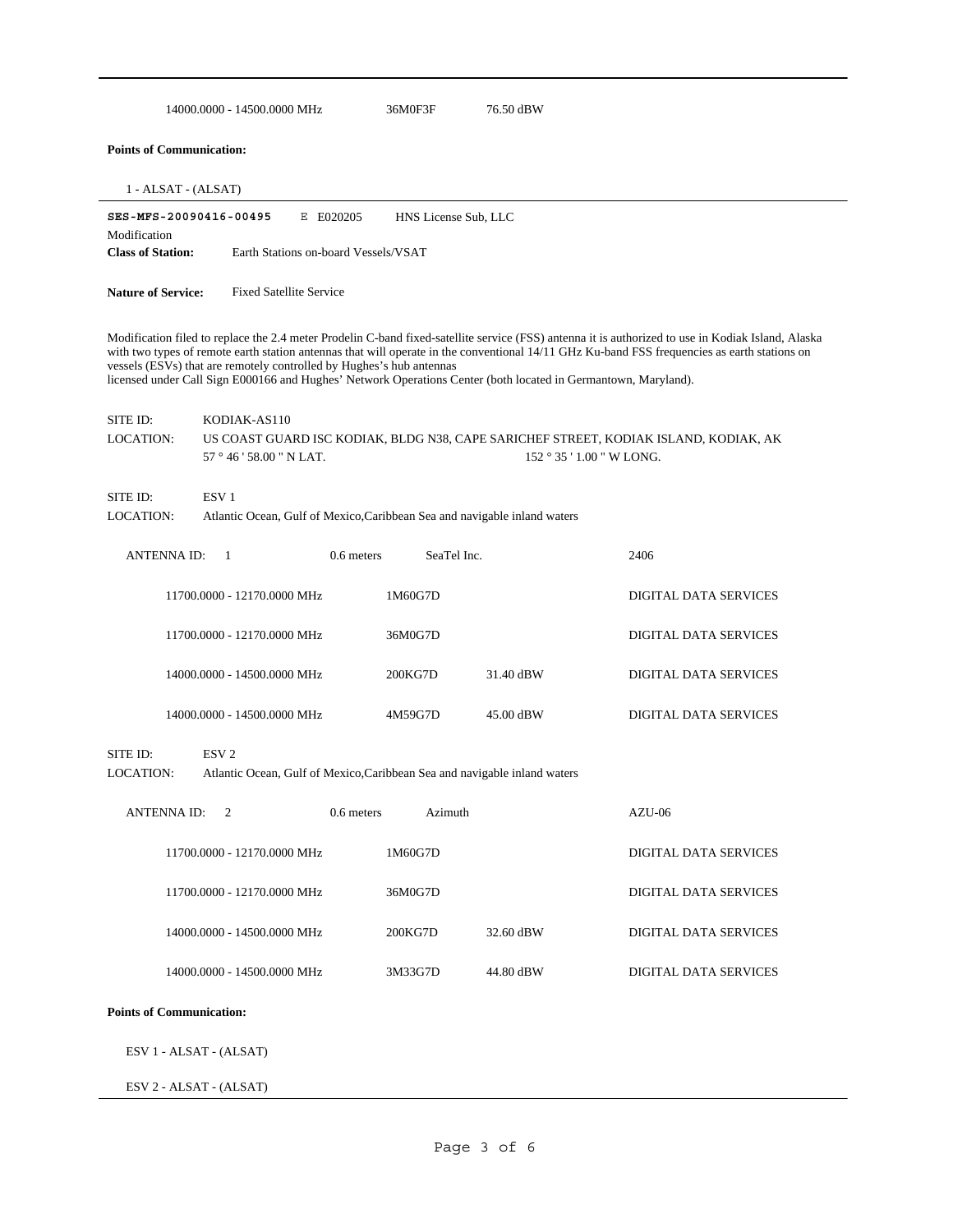**SES-MOD-20090504-00547** E E050252 **Class of Station:** Fixed Earth Stations Application for Modification Americom Government Services, Inc.

**Nature of Service:** Fixed Satellite Service

Americom Government Services, Inc. requests to modify its current license to (1) adjust the coordinates to reflect the actual site location, (2) remove the 6.1m antenna and add two 6.3m antennas to reflect the antennas actually deployed at the site, (3) modify the height figures to reflect the fact that the antennas are deployed on a 75 ft building.

| SITE ID:<br><b>LOCATION:</b>                                                       | $\mathbf{1}$<br>4231 Suitland Road, Prince Georges, Suitland, MD            |            |            |                                                                                                                         |                     |
|------------------------------------------------------------------------------------|-----------------------------------------------------------------------------|------------|------------|-------------------------------------------------------------------------------------------------------------------------|---------------------|
|                                                                                    | 38 ° 51 ' 6.60 " N LAT.                                                     |            |            | 76 ° 56 ' 12.70 " W LONG.                                                                                               |                     |
| <b>ANTENNA ID:</b>                                                                 | 6.3 C                                                                       | 6.3 meters | Vertex RSI |                                                                                                                         | <b>KXC-120</b>      |
|                                                                                    | 6332.0000 - 6425.0000 MHz                                                   |            | 36M0G7W    | 76.13 dBW                                                                                                               | <b>DIGITAL</b>      |
|                                                                                    | 6224.0000 - 6299.0000 MHz                                                   |            | 36M0G7W    | 76.13 dBW                                                                                                               | <b>DIGITAL</b>      |
|                                                                                    | 5925.0000 - 6181.0000 MHz                                                   |            | 36M0G7W    | 76.13 dBW                                                                                                               | <b>DIGITAL</b>      |
|                                                                                    | 3700.0000 - 4200.0000 MHz                                                   |            | 36M0G7W    |                                                                                                                         | <b>DIGITAL</b>      |
| <b>Points of Communication:</b>                                                    |                                                                             |            |            |                                                                                                                         |                     |
| 1 - ALSAT - (ALSAT)                                                                |                                                                             |            |            |                                                                                                                         |                     |
| SES-MOD-20090504-00548<br>Application for Modification<br><b>Class of Station:</b> | <b>Fixed Earth Stations</b>                                                 | E E050252  |            | Americom Government Services, Inc.                                                                                      |                     |
| <b>Nature of Service:</b>                                                          | <b>Fixed Satellite Service</b>                                              |            |            |                                                                                                                         |                     |
|                                                                                    |                                                                             |            |            | Americom Government Services, Inc. request to modify its current authorizartion to add a 2.4m Ku band Prodelin antenna. |                     |
| SITE ID:                                                                           | $\mathbf{1}$                                                                |            |            |                                                                                                                         |                     |
| <b>LOCATION:</b>                                                                   | 4231 Suitland Road, Prince Georges, Suitland, MD<br>38 ° 51 ' 6.60 " N LAT. |            |            | 76 ° 56 ' 12.70 " W LONG.                                                                                               |                     |
| <b>ANTENNA ID:</b>                                                                 | $\mathbf{1}$                                                                | 6.1 meters | Vertex     |                                                                                                                         | KXC1                |
|                                                                                    | 6332.0000 - 6425.0000 MHz                                                   |            | 36M0G7D    | 76.13 dBW                                                                                                               | <b>DIGITAL QPSK</b> |
|                                                                                    | 6224.0000 - 6299.0000 MHz                                                   |            | 36M0G7D    | 76.13 dBW                                                                                                               | <b>DIGITAL QPSK</b> |
|                                                                                    | 5925.0000 - 6181.0000 MHz                                                   |            | 36M0G7D    | 76.13 dBW                                                                                                               | <b>DIGITAL QPSK</b> |
|                                                                                    | 3700.0000 - 4200.0000 MHz                                                   |            | 36M0G7D    |                                                                                                                         | <b>DIGITAL QPSK</b> |
| <b>ANTENNA ID:</b>                                                                 | 2.4 Ku                                                                      | 2.4 meters | Prodelin   |                                                                                                                         | 1251-350            |
|                                                                                    | 11700.0000 - 12200.0000 MHz                                                 |            | 36M0G7W    |                                                                                                                         | <b>DIGITAL</b>      |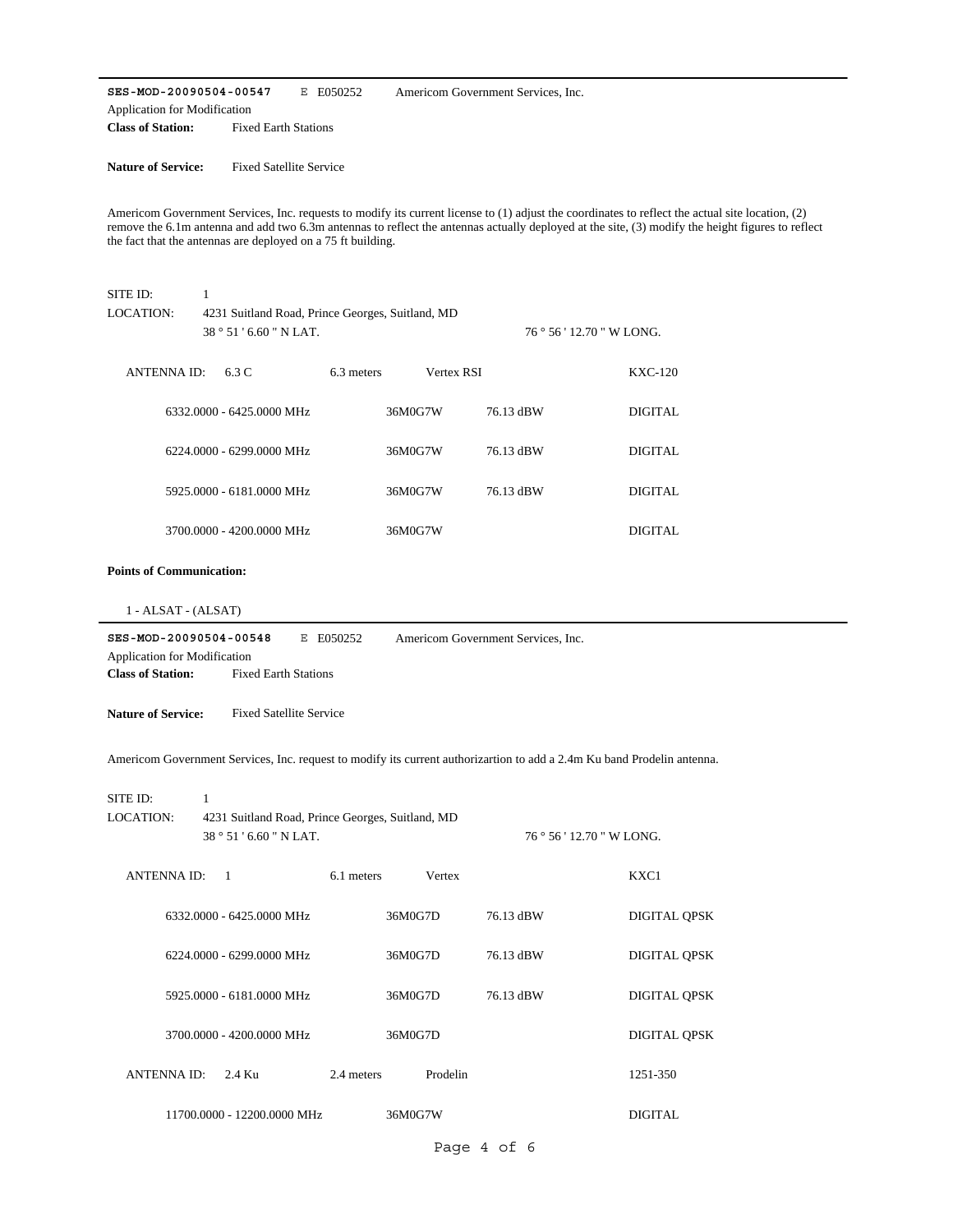| 14000.0000 - 14500.0000 MHz                                                                                                              | 36M0G7W            | 69.20 dBW   | <b>DIGITAL</b>            |
|------------------------------------------------------------------------------------------------------------------------------------------|--------------------|-------------|---------------------------|
| <b>Points of Communication:</b>                                                                                                          |                    |             |                           |
| 1 - ALSAT - (ALSAT)                                                                                                                      |                    |             |                           |
| SES-MOD-20090505-00549<br>E E000313<br>Application for Modification<br><b>Class of Station:</b><br><b>Fixed Earth Stations</b>           | SES Americom, Inc. |             |                           |
| <b>Nature of Service:</b><br><b>Fixed Satellite Service</b>                                                                              |                    |             |                           |
| SES Americom, Inc. request to modify its current license to correct the address and coordinates to accurately reflect the site location. |                    |             |                           |
| SITE ID:<br>$\mathbf{1}$<br><b>LOCATION:</b><br>58-350 Kamehameha Hwy, Comsat Road, Haleiwa, HI<br>21 ° 40 ' 12.90 " N LAT.              |                    |             | 158 ° 1 ' 55.90 " W LONG. |
| <b>ANTENNA ID:</b><br>11M<br>11 meters                                                                                                   | Vertex             |             | 11KPC                     |
| 5925.0000 - 6425.0000 MHz                                                                                                                | 30M0G7W            | 83.00 dBW   | Digital Data/Video        |
| 5925.0000 - 6425.0000 MHz                                                                                                                | 800KG7D            | 75.60 dBW   | Digital Data              |
| 3700.0000 - 4200.0000 MHz                                                                                                                | 30M0G7W            |             | Digital Data/Video        |
| 3700.0000 - 4200.0000 MHz                                                                                                                | 800KG7D            |             | Digital Data              |
| <b>Points of Communication:</b>                                                                                                          |                    |             |                           |
| 1 - ALSAT - (ALSAT)                                                                                                                      |                    |             |                           |
| SES-MOD-20090505-00551<br>E E930436<br>Application for Modification<br><b>Class of Station:</b><br><b>Fixed Earth Stations</b>           | SES Americom, Inc. |             |                           |
| <b>Fixed Satellite Service</b><br><b>Nature of Service:</b>                                                                              |                    |             |                           |
| "MOD" to add a 6.1M. Ku-band antenna to its' existing satelitte earth station license.                                                   |                    |             |                           |
| SITE ID:<br>$\mathbf{1}$                                                                                                                 |                    |             |                           |
| LOCATION:<br>6950 BRADLEY ROAD ROAD, VENTURA, SOMIS, CA<br>34 ° 19 ' 30.00 " N LAT.                                                      |                    |             | $118°59'42.00''$ W LONG.  |
| <b>ANTENNA ID:</b><br>-1<br>9 meters                                                                                                     | <b>VERTEX</b>      |             | <b>90 FMK</b>             |
| 14000.0000 - 14500.0000 MHz                                                                                                              | 9M75G1D            | 63.30 dBW   |                           |
| 14000.0000 - 14500.0000 MHz                                                                                                              | 3M30G1D            | 58.90 dBW   |                           |
| 14000.0000 - 14500.0000 MHz                                                                                                              | 1M65G1D            | 55.90 dBW   |                           |
| 14000.0000 - 14500.0000 MHz                                                                                                              | 36M0F3F            | 94.30 dBW   |                           |
|                                                                                                                                          |                    | Page 5 of 6 |                           |